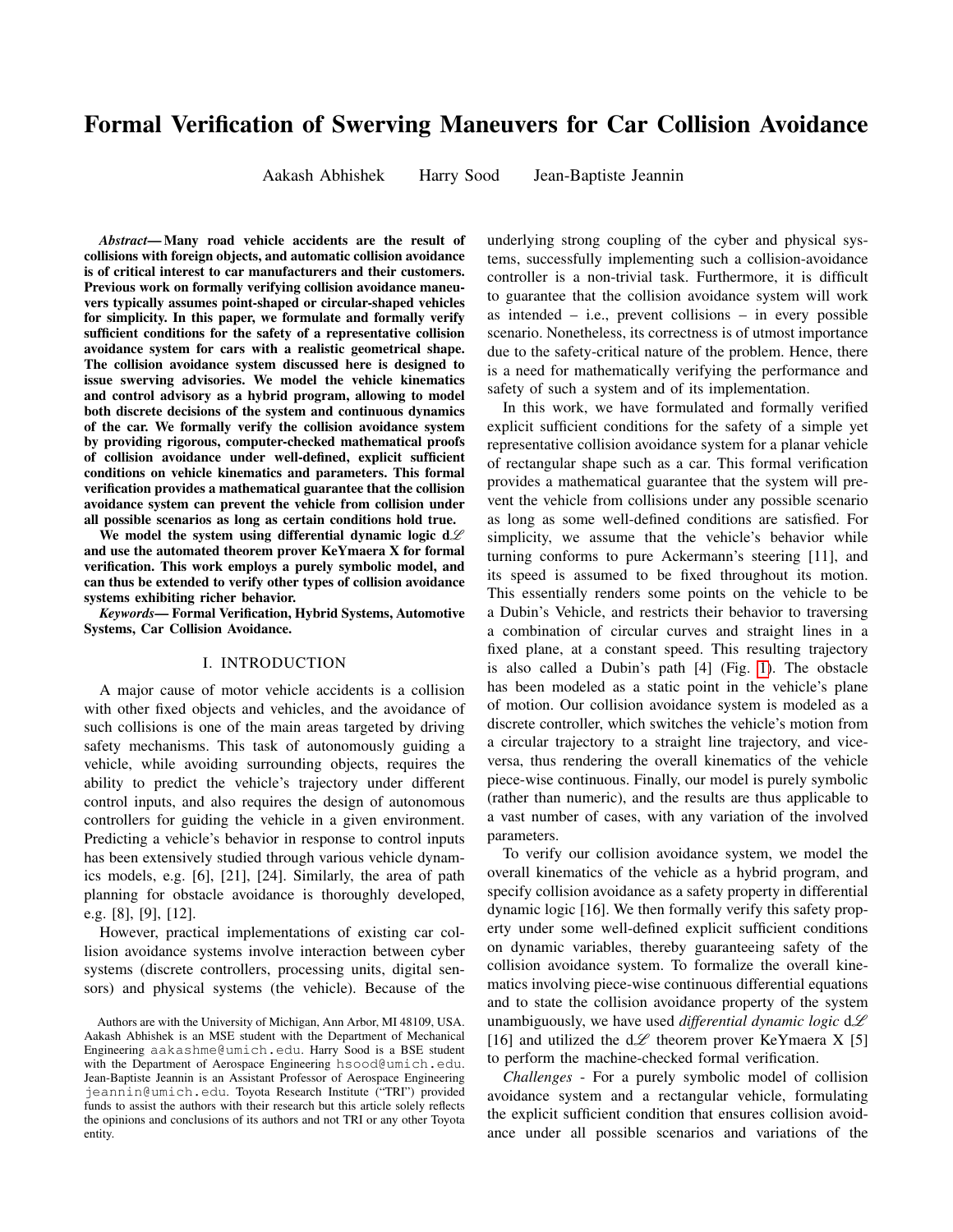<span id="page-1-0"></span>

Fig. 1: Trajectory of a Dubin's vehicle

involved parameters is challenging. The developed vehicle kinematics model also has transcendental solutions involving trigonometric functions. The presence of these transcendental solutions makes the arithmetic generally undecidable. To circumvent this, we follow the method of Platzer [17], [19], modeling the involved transcendental functions as auxiliary variables within our hybrid program, and using a differentialinvariant-based method for verifying the safety property.

## II. KINEMATICS AND DIFFERENTIAL DYNAMIC LOGIC

### *A. Vehicle Kinematics*

We first derive the kinematics for a point vehicle moving at a constant speed using the Unicycle motion model. Subsequently, we assume that the extended rectangular vehicle conforms to pure Ackermann's steering [11] (Fig. [2\)](#page-1-1). Using this assumption along with the kinematics of a point vehicle, we generate the kinematic model of the extended vehicle. We strategically choose the location of the point vehicle to coincide with the midpoint of the extended vehicle's rear axle (point C in Fig. [2\)](#page-1-1), as this provides a simplification that the heading of our extended vehicle lies parallel to the instantaneous velocity  $\vec{v}$  of the point vehicle C at all times. This simplification is a direct result of the kinematic constraints implied by Ackermann's steering [11] (Fig. [2\)](#page-1-1).

<span id="page-1-1"></span>The kinematic diagram of the point vehicle is shown in Fig. [3,](#page-1-2) and describes a circle. The derived equations of



Fig. 2: Ackermann's steering geometry

<span id="page-1-2"></span>

Fig. 3: Kinematic diagram

motion for the extended vehicle are:

<span id="page-1-3"></span>
$$
\dot{x}(t) = v \sin(\theta(t)) \tag{1}
$$

$$
\dot{y}(t) = v \cos(\theta(t)) \tag{2}
$$

$$
R(t) = \begin{cases} \frac{v^2}{\mu g} & \text{if } R_{min} \le \frac{v^2}{\mu g} \text{ and } \mu \le \mu_o \\ R_{min} & \text{if } R_{min} > \frac{v^2}{\mu g} \end{cases}
$$
(3)

<span id="page-1-4"></span>
$$
\omega(t) = \dot{\theta}(t) = v/R(t)
$$
\n(4)

Here,  $x(t)$ ,  $y(t)$  and  $R(t)$  (Fig. [3\)](#page-1-2), are the position coordinates and the instantaneous radius of curvature of the point vehicle. *Rmin* is the minimum possible turning radius at the rear axle's center of the extended vehicle, due to its steering geometry's physical constraint, and  $(\mu, \mu_o)$  are the effective coefficients of kinetic and static friction between the vehicle and the road, respectively.  $\theta(t)$  and  $\omega(t)$ , denote the heading angle and yaw rate of the extended vehicle. Equations [\(1\)](#page-1-3) - [\(4\)](#page-1-4) form the full kinematic model of our extended vehicle.

## *B. Swerving Behavior*

In order to analyze the swerving behavior of the extended vehicle, we introduce the following parameters/assumptions:

- The extended vehicle's body is assumed to be a rectangle of length *L* and width *W*.
- The distances from the front and rear bumper of the vehicle to its rear axle are  $l_F$  and  $l_R$ , resp. (Fig. [4\)](#page-2-0)
- While swerving, the instantaneous radius of curvature *R* (measured at the center of the rear axle, C) remains constant with  $R \ge R_{min}$  and  $R \ge \frac{v^2}{\mu_0}$  $\frac{v^2}{\mu_o g}$ .
- *c* is a turn-indicating parameter;  $c = -1$  if the vehicle is turning right and  $c = +1$  if it is turning left.

We also assume that during the transition between straight and swerving motions, the vehicle's wheels instantly turn to match the new direction of travel. Although this instantaneous change in wheel direction is not dynamically feasible, we assume it for simplicity.

Fig. [4](#page-2-0) depicts a scenario where the vehicle is just starting its swerve of radius *R*, in order to avoid colliding with the obstacle at  $(x_{obs}, y_{obs})$ . We mark this time instant as  $t_1$ . Note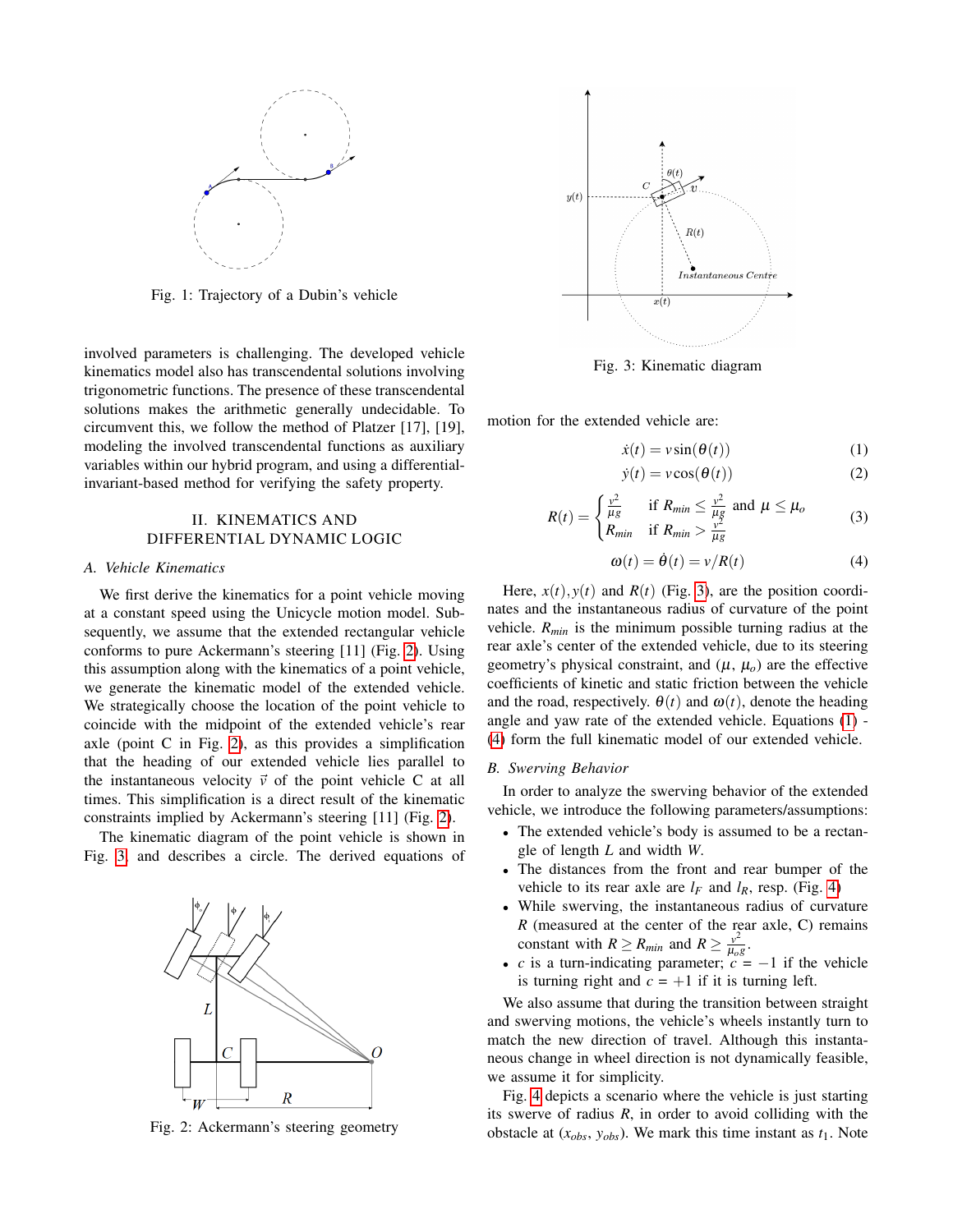<span id="page-2-0"></span>

Fig. 4: Vehicle schematic at the start of turn

that here the coordinate system's origin is at the vehicle's rear axle's center at time  $t = 0$ . With the parameters/assumptions listed above, the closed form solution for equations of motion  $(1) - (4)$  $(1) - (4)$  $(1) - (4)$  is as follows:

<span id="page-2-3"></span>
$$
\theta(t) = \begin{cases} 0 & \text{for } t \le t_1 \\ \frac{-cv(t-t_1)}{R} & \text{for } t > t_1 \end{cases} \tag{5}
$$

<span id="page-2-1"></span>
$$
(x,y) = \begin{cases} (0,vt) & \text{for } t \le t_1 \\ \left( c \left( R \cos |\theta(t)| - R \right), & \text{for } t > t_1 \\ \left( vt_1 + R \sin |\theta(t)| \right) \right) \end{cases}
$$
 (6)

In order to monitor that the extended vehicle does not collide with the obstacle, we track the position of its critical boundary points. In Fig. [4,](#page-2-0) OT and NH are respectively the points on the front and rear edge of the vehicle, farther from the center of the turning circle. Since the other boundary points of the rectangular vehicle are not critical in avoiding a collision, their analysis is omitted. The trajectory for OT and NH can be found using Equation [\(6\)](#page-2-1):

$$
(x_{OT}, y_{OT}) := \left( \left( x - c \left( l_f \sin |\theta(t)| - \frac{W}{2} \cos |\theta(t)| \right) \right), \quad (7) \\ \left( y + l_f \cos |\theta(t)| + \frac{W}{2} \sin |\theta(t)| \right) \right)
$$

$$
(x_{NH}, y_{NH}) := \left( \left( x + c \left( l_r \sin \left| \theta(t) \right| + \frac{W}{2} \cos \left| \theta(t) \right| \right) \right), \quad (8)
$$

$$
\left( y - l_r \cos \left| \theta(t) \right| + \frac{W}{2} \sin \left| \theta(t) \right| \right) \right)
$$

Fig. [5](#page-2-2) depicts the trajectory of the boundary points of the vehicle for a right-turn. This figure has been generated by numerically simulating equations [\(5\)](#page-2-3)-[\(8\)](#page-2-4) in MATLAB, using standard values for the various parameters involved. Fig. [5](#page-2-2) also shows that while turning right, for a brief period of time, the boundary point NH moves towards the left. This is purposely exaggerated in the inset of Fig. [5.](#page-2-2) This phenomenon leads to the formation of a "notch", where NH

<span id="page-2-2"></span>

Fig. 5: Vehicle's trajectory and notch formation while turning

protrudes to the left from the initial (at  $t = t_1$ ) left edge of the vehicle. The time duration  $t_{NH}$ , for which the point NH stays in this notch and the maximum distance *devNH*, that it sticks out from the vehicle's initial left boundary can be calculated as:

$$
t_{NH} = \frac{2\tan^{-1}\left(\frac{l_R}{R + \frac{w}{2}}\right)}{\omega} \tag{9}
$$

$$
dev_{NH} = \sqrt{l_R^2 + \left(R + \frac{W}{2}\right)^2} - R - \frac{W}{2}
$$
 (10)

The value of  $dev_{NH}$  for standard automobiles is usually of the order of centimeters, e.g. for a 2020 Toyota Corolla XLE [1], with  $R = 10$  m,  $dev<sub>NH</sub> = 4.2689$  cm.

In the rest of this work, the rectangular vehicle is assumed to have no body extending behind its rear axle, i.e.  $l_R = 0$ . This assumption is made to avoid the effects of the "notch" formed by the vehicle body extending behind its rear axle. This is reasonable as point NH (Fig[.4\)](#page-2-0) stays inside the boundary traced by point OT, except for the "notch" which is negligible (a few centimeters) for standard automobiles. For vehicles with a longer length behind the rear-axle such as busses, the notch becomes more significant.

### *C. Differential Dynamic Logic d*L

<span id="page-2-4"></span>The differential dynamic logic  $d\mathcal{L}$  [16] is an extension of dynamic logic supporting ordinary differential equations. It supports discrete assignments, implementation of choice and control loops, and execution of differential equations [17]– [19], which makes it an appropriate modeling choice for our work. We model our system as a hybrid program (HP) [17], as used by differential dynamic logic. A brief description of some of the operators of  $d\mathscr{L}$  used in our model is given below.

- $\bullet$   $\alpha^*$  : non-deterministic repetition operator which repeats the program  $\alpha$  for zero or more times.
- $(x' = \theta \& Q)$ : continuous evolution of the state *x* within the evolution domain *Q*, along the differential equation  $(x' = \theta)$ , for any arbitrary (positive) amount of time.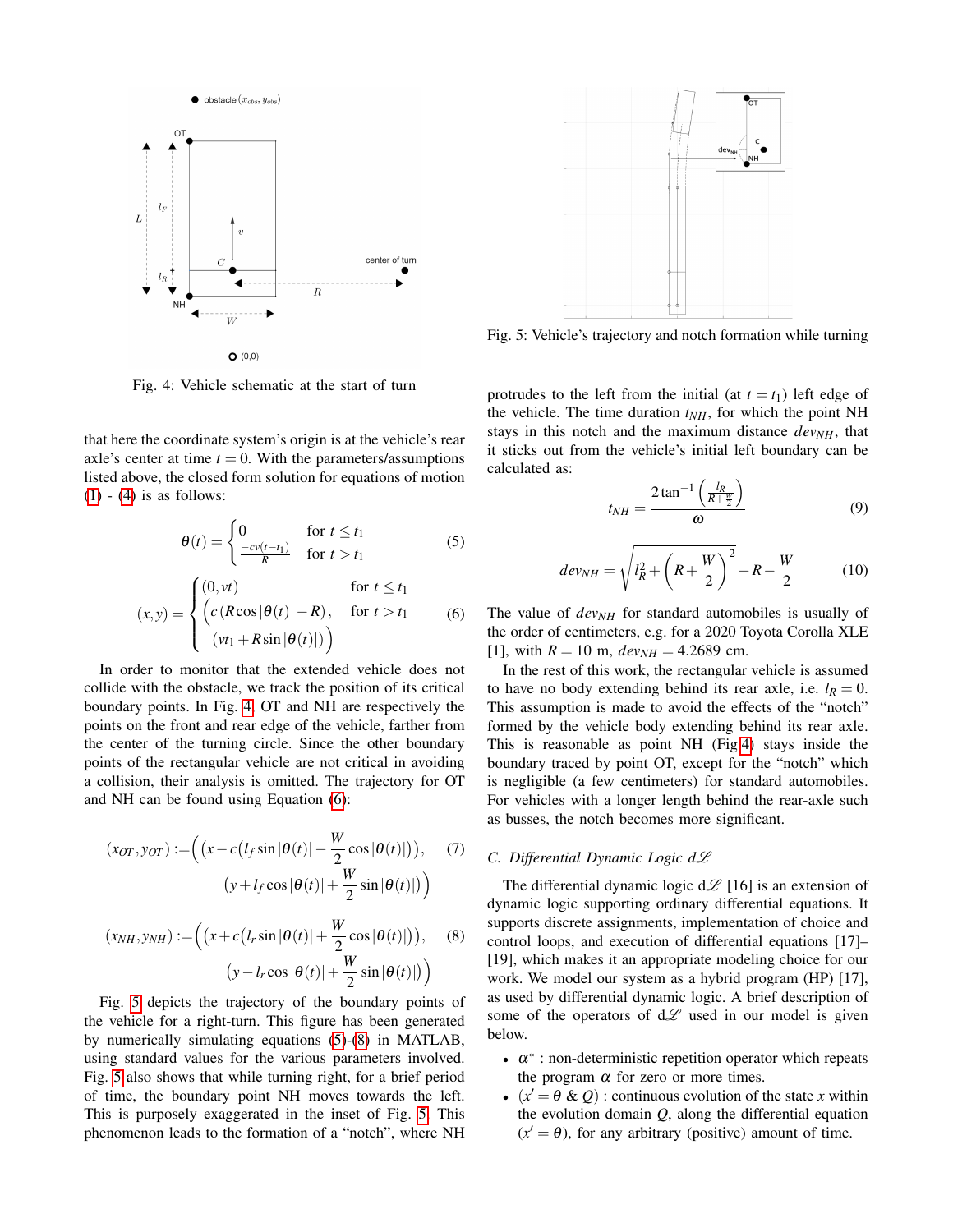•  $p \rightarrow |\alpha|$  *q* : says that all executions of hybrid program α starting in a state satisfying logical formula *p*, end up in a state satisfying *q*.

For a more comprehensive description of differential dynamic logic  $d\mathscr{L}$  and its operators, readers are referred to original sources such as [16], [17], [19].

# III. FORMAL VERIFICATION OF A SWERVING MANEUVER

### *A. Collision Avoidance System*

We have modeled our collision avoidance system as a discrete controller. This controller acts by providing steering inputs to the vehicle, thereby swerving it in a circular trajectory through a certain angle in order to prevent collision. Subsequently, after passing the obstacle, the system straightens the wheel to zero the steering input, and the car continues in a straight line. Fig. [6](#page-3-0) shows the schematic of the collision avoidance system.

The collision avoidance system's advisories are assumed to be of the following form:

- Advisory issued from the collision avoidance system is of the form  $(R, \theta^{max})$ , where *R* is the suggested radius of turn (measured at point C) and  $\theta^{max}$  is the advised angle of turn with respect to the initial direction of travel.
- Advisory is valid i.e.  $R \ge R_{min}$ ,  $\frac{v^2}{R} \le \mu_{0}g$  and  $\theta^{max} < \frac{\pi}{2}$ .
- We assume that the values of  $cos(\theta^{max}) = c_{min}$  and  $\sin(\theta^{max}) = s_{max}$  are available to us a priority.
- After following the advisory, i.e., turning through angle  $\theta^{max}$  with a constant speed of  $v = v_o$ , the car proceeds straight with the same speed.
- The advisory is assumed to involve right turn only. This does not result in any loss of generality, since the case of left turn is symmetric.

The coordinate frame for the model is centered at the center of the circular path suggested by the advisory and *t* is considered 0 at the instant the vehicle starts turning. Furthermore, an auxiliary parameter,  $t_o = \frac{R\theta^{max}}{v_o}$  $\frac{\partial u}{\partial v_o}$ , is introduced as the

time instant when the vehicle leaves the circular trajectory and starts moving straight.

Under the assumptions listed above, the solution trajectories for Equations  $(1)$  -  $(4)$  are given by  $(11)$  and  $(12)$ . These trajectories have been used in formulating the  $d\mathscr{L}$  model.

<span id="page-3-1"></span>
$$
t \le t_o : \begin{cases} x(t) = -R\cos(\theta(t)) \\ y(t) = R\sin(\theta(t)) \\ \theta(t) = (v_o t)/R \end{cases}
$$
(11)

<span id="page-3-2"></span>
$$
t > t_o : \begin{cases} x(t) = -R\cos(\theta^{max}) + v_o(t - t_o)\sin(\theta^{max}) \\ y(t) = R\sin(\theta^{max}) + v_o(t - t_o)\cos(\theta^{max}) \\ \theta(t) = \theta^{max} \end{cases}
$$
(12)

## *B.*  $dL$  *Model*<sup>[1](#page-3-3)</sup>

In developing the  $d\mathcal{L}$  model of our collision avoidance system, we have utilized the notion of "safety regions" [10] for a given advisory  $(R, \theta^{max})$ . A safety region for a given advisory is defined as the set of all possible positions of an obstacle, such that the current advisory prevents the vehicle from colliding with the obstacle. Using this definition, all the points to the left of the outer boundary formed by the trajectory of OT (Fig. [7\)](#page-3-4) and below the horizontal axis  $y = 0$ , fall into the safety region. Points on the right side of the of trajectory of IN, fall into the safety region as well.

The full double-sided safety region is shown in Fig. [8.](#page-4-0) In Fig. [9,](#page-4-1) only the left side part of the full safety region is shown, defining it as the single-sided safety region. In this paper, we have worked with only single-sided safety regions and, have omitted the cases where the obstacle lies on the right side of the advised trajectory. Readers interested in the formal proves of collision avoidance with double-sided safety regions are referred to [2]. Also, the safety region depiction will look different for different relative values of the involved parameters and advisory. Fig. [10](#page-4-2) shows one such possible variation of the single-sided safety region. However, since our  $d\mathscr{L}$  model is purely symbolic, the theorems and their

<span id="page-3-0"></span>

Fig. 6: Schematic of collision avoidance system

<span id="page-3-4"></span><span id="page-3-3"></span><sup>1</sup>The formal models and proofs described in this paper are available at <https://jeannin.github.io/papers/acc20.zip>



Fig. 7: Turning circle for swerving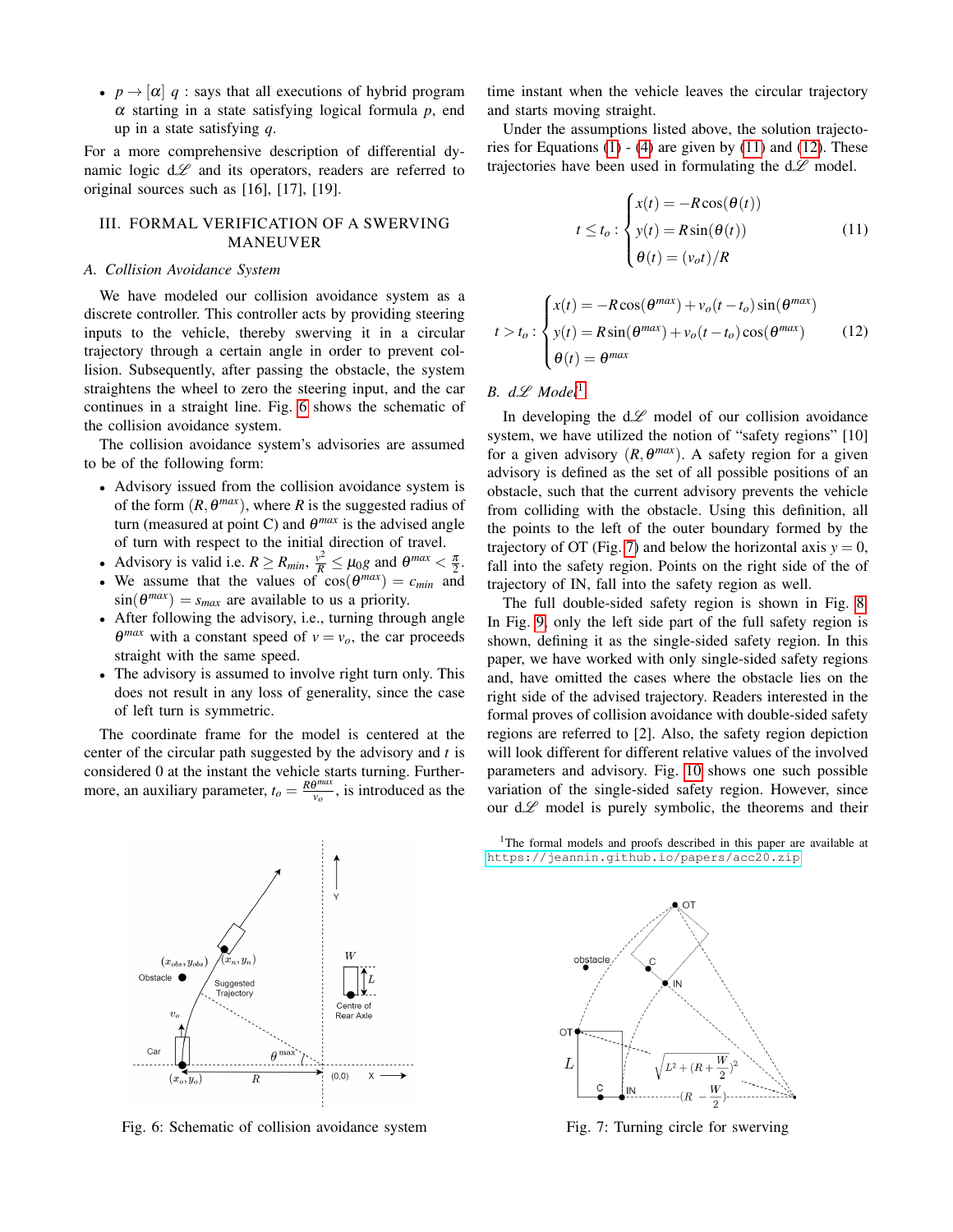formal proofs discussed here are constructed in a manner that encompasses all such possible geometric variations.

To verify the collision avoidance system, we use two different (but equivalent) formulations of the safety region: an *implicit* formulation, which is better amenable to formal proofs but cannot directly be checked at run-time because it contains quantifiers; and an *explicit* formulation, which contains explicit expressions for the safety region boundary but is comparatively less amenable to formal proofs. Our approach consists of proving our model with respect to the implicit formulation (it is easier), then proving that our implicit and explicit formulations are equivalent. Therefore, we formulate the following safety theorems, that we make more precise in the next section:

# Theorem 1 (sketch):

(obstacle initially in the implicit safety region)

 $\rightarrow$  [(Turning Dynamics)<sup>\*</sup>] (No collisions in the future) Theorem 2 (sketch):

(implicit safety region)  $\leftrightarrow$  (explicit safety region)

### Corollary 1 (sketch):

(obstacle initially in the explicit safety region)

 $\rightarrow$  [(Turning Dynamics)<sup>\*</sup>] (No collisions in the future) The first theorem is a safety property of the hybrid program modeling our collision avoidance system. It encodes the requirement for the collision avoidance system to never let the car collide with the obstacle. The second theorem

<span id="page-4-0"></span>

Fig. 8: Double-sided safety region

<span id="page-4-1"></span>

Fig. 9: Single-sided safety region

<span id="page-4-2"></span>

Fig. 10: Variation of single-sided safety region

states the equivalence between two definitions of safety regions, thereby providing sufficient conditions for collision avoidance which can be checked at run-time. In the following  $d\mathcal{L}$  theorems, the following notation is used:

- Point C's location (center of the rear axle) (Fig[.7\)](#page-3-4) is represented by the coordinate  $(x, y)$ .
- The sine and cosine of the vehicle's heading angle when it is at  $(x, y)$  is represented by *s* and *c*.
- The time *t* is the time spent in straight-line motion after the circular turn. *t* during the turn is set ideally to 0.
- A general point located on the nominal trajectory (solution trajectory) is represented by the coordinate  $(x_n, y_n)$ .
- The sine and cosine of the vehicle's heading angle at  $(x_n, y_n)$  is represented by  $s_n$  and  $c_n$ .
- The time  $t_n$  is the associated time in straight-line motion for the nominal trajectory.
- (*xobs*, *yobs*) represent the stationary obstacle's location.

## *C. d*L *Theorem*

The following theorems are a mathematical representation of the sketches presented before. The intuition behind the *implicit* formulation of the safety region is: "for any position of the car along its trajectory ( $\forall x_n, y_n, t_n, s_n, c_n$ ), no obstacle should intersect the car (a rectangle) at that position." " $(c(x_{obs} - x) - s(y_{obs} - y) > W/2 \vee |s(x_{obs} - x) + c(y_{obs} - y)|$ *y*) − *L*/2| > *L*/2)". In contrast, the *explicit* safety region explicitly models the safety region drawn on Fig. [\(9\)](#page-4-1)-[\(10\)](#page-4-2).  $case_1 \rightarrow bound_1$  encodes the safety of the bottom half-plane  $(y_{obs} < 0)$ ;  $case_2 \rightarrow bound_2$  and  $case_3 \rightarrow bound_3$  encode the safety regions surrounding the turning part of the maneuver, while  $case_4 \rightarrow bound_4$  encodes the safety region surrounding the straight part of the maneuver. Fig. [7](#page-3-4) can be referred to interpret some of the expressions appearing in the *explicit* formulation *Lexpl* of the safety region.

$$
init \equiv \left( v_o > 0 \land l \geq 0 \land w \geq 0 \land R > \frac{W}{2} \right. \\
\land \ c_{min} > 0 \land c_{min} \leq 1 \land s = 0 \land c = 1 \land \\
x = -R \land y = 0 \land t = 0 \right)
$$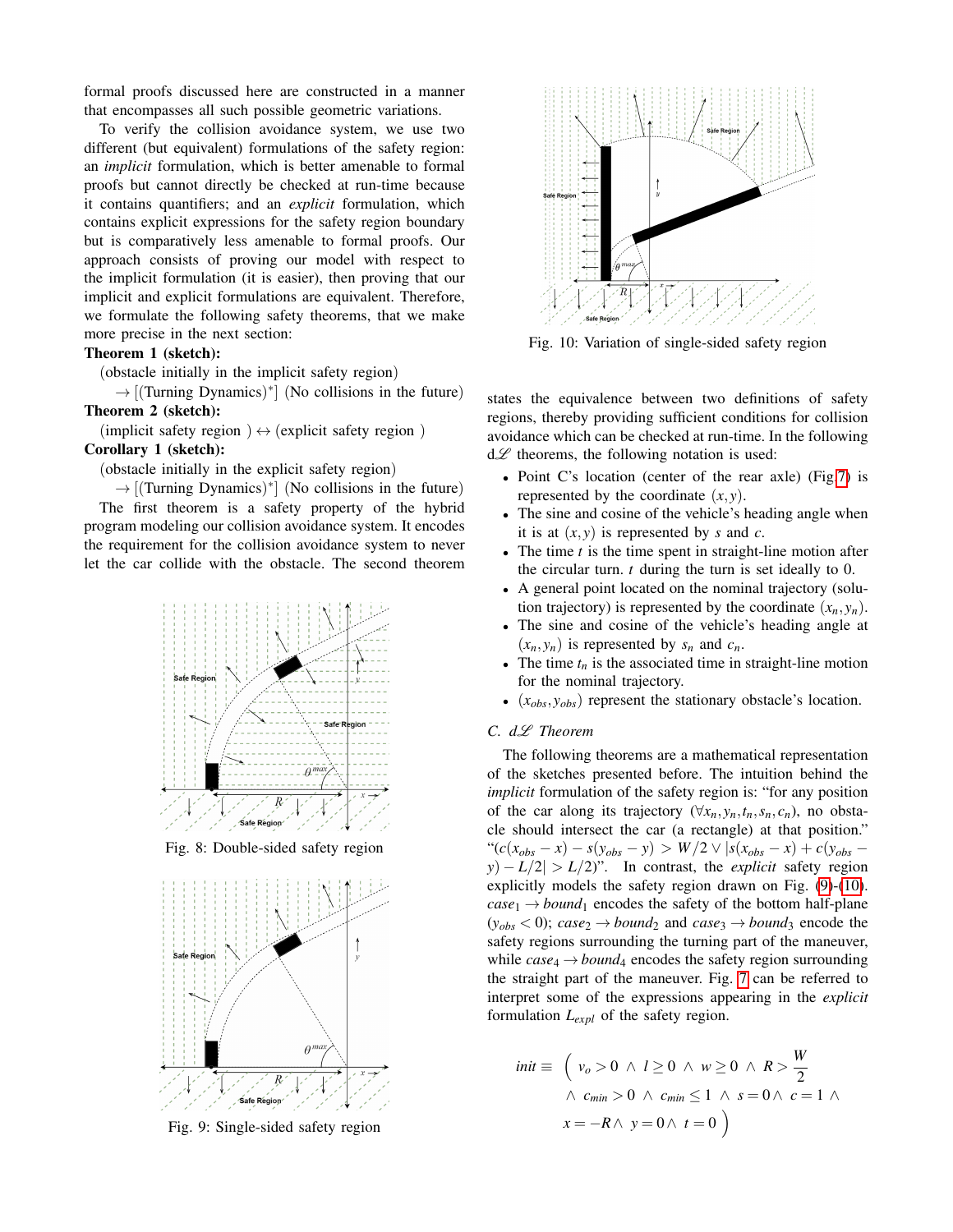Implicit Formulation: Single Sided Safety Region

$$
L_{impl} \equiv \forall x_n, \forall y_n, \forall t_n, \forall s_n, \forall c_n \left( \left( (t_n = 0 \land c_n \ge c_{min} \land s_n \ge 0 \land s_n^2 = 1 - c_n^2 \land x_n = -Rc_n \land y_n = Rs_n \right) \right) \lor \left( t_n \ge 0 \land c_n = c_{min} \land s_n \ge 0 \land s_n^2 = 1 - c_n^2 \land x_n = -Rc_n + v_o t_n s_n \land y_n = Rs_n + v_o t_n c_n \right) \rightarrow \left( y_{obs} < 0 \lor \left( c(x_{obs} - x_n) - s(y_{obs} - y_n) < -\frac{W}{2} \right) \right) \lor \left( | s(x_{obs} - x_n) + c(y_{obs} - y_n) - \frac{L}{2} | > \frac{L}{2} \right) \right)
$$

## Explicit Formulation: Single Sided Safety Region

$$
case_1 \equiv y_{obs} < 0
$$
\n
$$
bound_1 \equiv -\infty \le x_{obs} \le \infty
$$

$$
case_2 \equiv 0 \le y_{obs} < L
$$
\n
$$
bound_2 \equiv x_{obs} < -\left(R + \frac{W}{2}\right)
$$
\n
$$
\vee \left(y_{obs} \ge \left(R + \frac{W}{2}\right)s_{max} + Lc_{min}
$$
\n
$$
\wedge x_{obs}^2 > L^2 + \left(R + \frac{W}{2}\right)^2 - y_{obs}^2
$$
\n
$$
\wedge x_{obs} < -\left(\frac{\left(R + \frac{W}{2}\right) - y_{obs} s_{max}}{c_{min}}\right)\right)
$$

$$
case_3 \equiv L \le y_{obs} < \sqrt{\left(L^2 + \left(R + \frac{W}{2}\right)^2\right)}
$$
  
\n
$$
bound_3 \equiv x_{obs} < -\left(R + \frac{W}{2}\right)
$$
  
\n
$$
\lor \left(L \le y_{obs} < \left(R + \frac{W}{2}\right)s_{max} + Lc_{min}
$$
  
\n
$$
\land x_{obs}^2 > \left(R + \frac{W}{2}\right)^2 + L^2 - y_{obs}^2
$$
  
\n
$$
\lor \left(\left(R + \frac{W}{2}\right)s_{max} + Lc_{min} \le y_{obs}
$$
  
\n
$$
\land x_{obs} < -\left(\frac{\left(R + \frac{W}{2}\right) - y_{obs}s_{max}}{c_{min}}\right)
$$
  
\n
$$
\land x_{obs}^2 > \left(R + \frac{W}{2}\right)^2 + L^2 - y_{obs}^2
$$

$$
case_4 \equiv \sqrt{\left(L^2 + \left(R + \frac{W}{2}\right)^2\right)} \leq y_{obs}
$$
  
bound<sub>4</sub>  $\equiv x_{obs} < -\left(\frac{\left(R + \frac{W}{2}\right) - y_{obs} s_{max}}{c_{min}}\right)$ 

# <span id="page-5-1"></span> $L_{expl} \equiv (\wedge_{i=1}^4 (case_i \rightarrow bound_i))$

# Theorem 1: Verification for Collision Avoidance

$$
init \wedge L_{impl} \rightarrow (13)
$$
\n
$$
\left[ \left( (s = c \frac{v_o}{R}, c = -s \frac{V_o}{R}, \dot{x} = v_o s, \dot{y} = v_o c \right. \right.
$$
\n
$$
\& t = 0 \wedge c \geq c_{min} \right)
$$
\n
$$
\cup \left( i = 1, \dot{x} = v_o s, \dot{y} = v_o c \& c = c_{min} \right) \bigg)^* \right]
$$
\n
$$
\left( | c(x_{obs} - x) - s(y_{obs} - y) | > \frac{W}{2} \right)
$$
\n
$$
\vee | s(x_{obs} - x) + c(y_{obs} - y) - \frac{L}{2} | > \frac{L}{2} \right)
$$
\n(13)

### Theorem 2: Implict-Explicit Safety Region Equivalence

<span id="page-5-2"></span><span id="page-5-0"></span>
$$
init \rightarrow (L_{impl} \leftrightarrow L_{expl}) \tag{14}
$$

## Corollary 1: Verification for Collision Avoidance

$$
init \wedge L_{expl} \rightarrow (15)
$$
\n
$$
\left[ \left( \left( \dot{s} = c \frac{v_o}{R}, \dot{c} = -s \frac{V_o}{R}, \dot{x} = v_o s, \dot{y} = v_o c \right. \right.\right.
$$
\n
$$
\& t = 0 \wedge c \geq c_{min} \right)
$$
\n
$$
\cup \left( \dot{t} = 1, \dot{x} = v_o s, \dot{y} = v_o c \& c = c_{min} \right) \right)^* \left[ \left. \left( \left. \left( c(x_{obs} - x) - s(y_{obs} - y) \right) \right| > \frac{W}{2} \right. \right. \right.
$$
\n
$$
\vee \left. \left. \left( s(x_{obs} - x) + c(y_{obs} - y) - \frac{L}{2} \right| > \frac{L}{2} \right) \right]
$$
\n
$$
\left. \left( \left. \left( \frac{v_o}{v_{obs} - x} \right) + c(y_{obs} - y) - \frac{L}{2} \right| > \frac{L}{2} \right) \right)
$$
\n
$$
\left. \left( \frac{v_o}{v_{obs} - x} \right) + c(y_{obs} - y) - \frac{L}{2} \right| > \frac{L}{2} \right)
$$
\n
$$
\left. \left( \frac{v_o}{v_{obs} - x} \right) + c(y_{obs} - y) - \frac{L}{2} \right| > \frac{L}{2} \right)
$$
\n
$$
\left. \left( \frac{v_o}{v_{obs} - x} \right) + c(y_{obs} - y) - \frac{L}{2} \right| > \frac{L}{2} \right)
$$
\n
$$
\left. \left( \frac{v_o}{v_{obs} - x} \right) + c(y_{obs} - y) - \frac{L}{2} \right| > \frac{L}{2} \right)
$$
\n
$$
\left. \left( \frac{v_o}{v_{obs} - x} \right) + c(y_{obs} - y) - \frac{L}{2} \right| > \frac{L}{2} \right)
$$
\n
$$
\left. \left( \frac{v_o}{v_{obs} - x} \right) + c(y_{obs} - y) - \frac{L}{2} \right| > \frac{L}{2} \right)
$$
\n
$$
\left. \left( \frac{v
$$

Both Theorem 1 and Theorem 2 have been formally verified in the theorem prover KeYmaera X.

### *D. Proof Strategy*

The proof of **Theorem 2** [\(14\)](#page-5-0) involves quantifier  $(\forall)$ elimination. This is done by substituting strategic values of the nominal coordinates in the expression *Limpl*. Since *Limpl* addresses all possible coordinates of the nominal trajectory, proving the equivalence between *Limpl* and *Lexpl* amounts to smartly substituting values in the expression *Limpl*. This theorem is needed as an intermediate step. Proving the collision avoidance safety condition directly for the explicit region would be more complicated, and would equate to simulating the vehicle's overall kinematics for each and every possible position of an obstacle in this region, and then evaluating the correctness of the safety condition. This is problematic because (i) there is an infinite number of points in the explicit region; and (ii) to evaluate the safety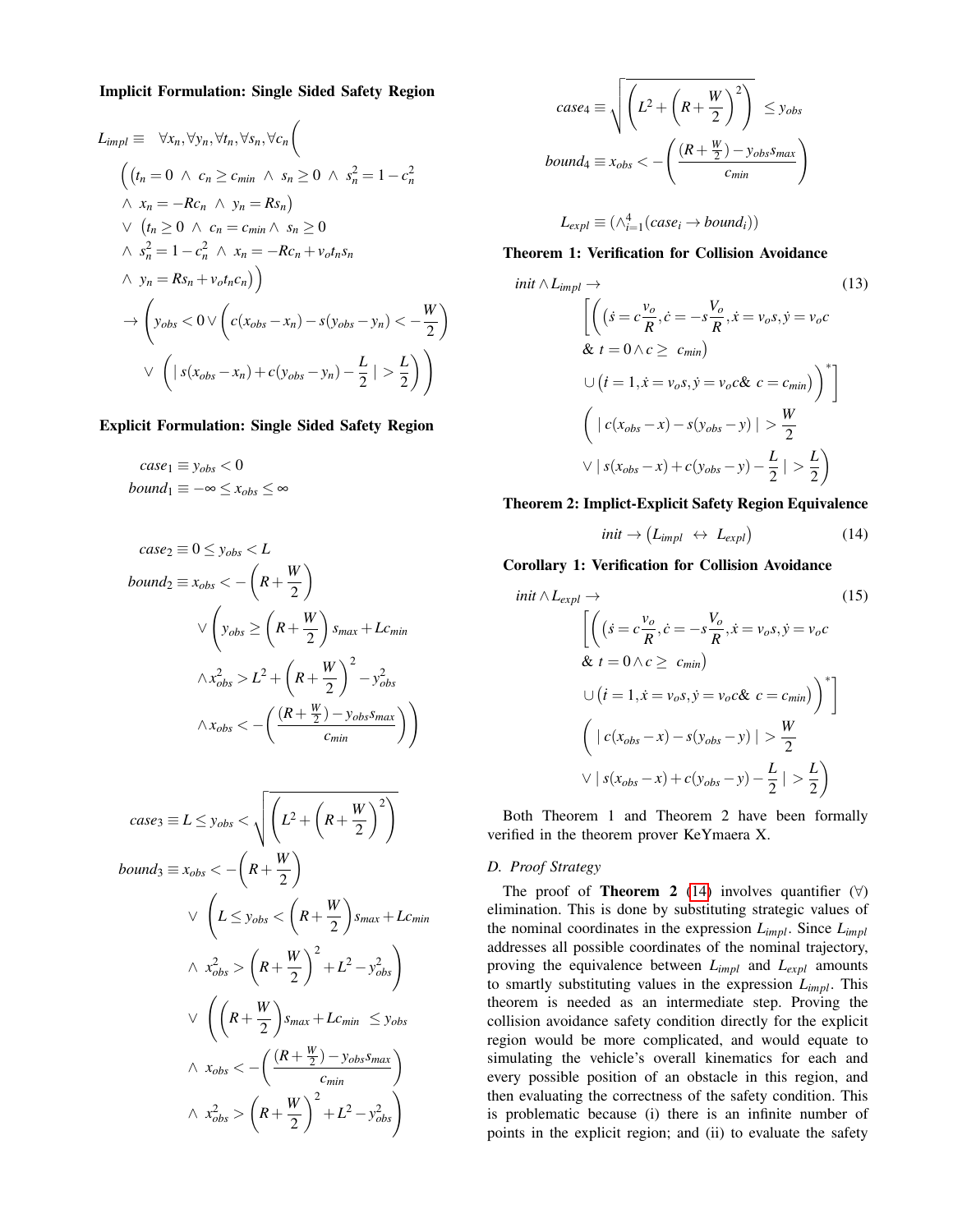condition this way requires the use of solution trajectories which involve undecidable algebra.

Techniques using hybrid automata [7] also prove safety properties for hybrid systems involving differential equations, but they require to first *obtain the solutions* of the differential equations. Such techniques cannot easily be used here as our turning kinematics have trigonometric solutions which are arithmetically undecidable. Instead, we utilize differential invariants [17], [19] of our vehicle's turning kinematics to prove the safety property.

In order to prove **Theorem 1** [\(13\)](#page-5-1), we equivalently proof the following:

• The nominal trajectory  $T_{nom}$  [\(16\)](#page-6-0) is a differential invariant of the vehicle dynamics. This means that if the vehicle starts from any point on *Tnom* and evolves through the dynamic equations for any non-negative time duration, then the vehicle can only end up at a point on *Tnom*. This is equivalent to saying that once the car gets on the nominal trajectory, it forever stays on it.

$$
T_{nom} \equiv (16)
$$
  
\n
$$
\left( (t_n = 0 \ \land \ c_n \ge c_{min} \ \land \ s_n \ge 0 \ \land \ s_n^2 = 1 - c_n^2 \right)
$$
  
\n
$$
\land \ x_n = -Rc_n \ \land \ y_n = Rs_n)
$$
  
\n
$$
\lor \ (t_n \ge 0 \ \land \ c_n = c_{min} \land \ s_n \ge 0
$$
  
\n
$$
\land \ s_n^2 = 1 - c_n^2 \ \land \ x_n = -Rc_n + v_0t_ns_n
$$
  
\n
$$
\land \ y_n = Rs_n + v_0t_nc_n)
$$

To prove that *Tnom* is a differential invariant of the vehicle dynamics, we observe that differentials of the relations that define *Tnom* [\(16\)](#page-6-0), are all 0 along the direction of system of differential equations that govern the dynamics.

- The vehicle is on the nominal trajectory  $T_{nom}$  at  $t = 0$ . This fact is easily proved by evaluating the relations of  $T_{nom}$  at  $t = 0$  and observing that the initial state of the vehicle satisfies those relations.
- If the vehicle is on the nominal trajectory  $T_{nom}$ , then it is not colliding with the obstacle. This fact easily follows from the definition of implicit safety region *Limpl*.

This completes the proof of **Theorem 1** [\(13\)](#page-5-1). Corollary 1 [\(15\)](#page-5-2) follows from Theorem 1 [\(13\)](#page-5-1) and Theorem 2 [\(14\)](#page-5-0).

### IV. RELATED WORK

Formal verification of collision avoidance has been of great interest to the formal methods community. Much of the past work has focused on airplane collision avoidance, but collision avoidance for robots has found new interest in recent years.

Regarding robot collision avoidance, S. Mitsch *et al.* [15] formally verify the collision avoidance for planar robots using non-linear dynamic program based modeling. Their collision model is based purely upon the center to center distance, essentially modeling a circular-shaped robot, without considering any realistic geometry for the robot's body. B. Martin *et al.* [14] formally verify station keeping maneuvers

for a planar robot. They have used a non-linear hybrid program to model the overall dynamics and a differentialinvariant-based approach for proving related safety properties. However they consider the robot's environment free of any obstacles, and do not analyze collision avoidance conditions.

Regarding aircraft collision avoidance, C. Tomlin *et al.* [23] formally verify conflict resolution maneuvers for aircraft, using an approach based upon automata-theoretic modal logic. A. Platzer and E. M. Clarke [20] formally verify collision avoidance maneuvers for aircraft. They analyze planar turning maneuvers but they don't consider any extended geometry for the aircraft, instead modeling collision purely on the basis of center to center distance. J.-B. Jeannin *et al.* [10] formally verify the ACAS X (Next-Generation Airborne Collision Avoidance System) industrial system developed by the Federal Aviation Administration (FAA). They determine and formally verify the geometric configurations of aircraft, under which the advice given by ACAS X is safe. They use a hybrid program and a safety-region-based approach for the task of formal verification, however the dynamic model considered is linear and does not consider rotations of the aircraft. G. Dowek *et al.* [3] provide a provably safe distributed conflict resolution strategy for aircraft, considering both horizontal and vertical maneuvers. Their dynamics model is similar to [10], and does not consider rotation of the safety buffer around the aircraft.

<span id="page-6-0"></span>Regarding car collision avoidance, S. M. Loos *et al.* [13], and T. Sturm and A. Tiwari [22] formally verify the correctness of adaptive cruise control algorithms. However the dynamic motion of the car is constrained to a straight line in both of these works and does not include any turning maneuver.

Overall, our approach is different from previous related works in that:

- unlike [23], we base the model of our non-linear hybrid program on  $d\mathscr{L}$  which is much more suitable for handling differential equations.
- unlike  $[13]$ – $[15]$ ,  $[20]$ ,  $[22]$ , we utilize a safety region based modeling technique for formally verifying the safety property of the hybrid program. This technique provides a superior and much faster on-line implementation for the task of vehicle guidance.
- unlike [10], we consider a non-linear hybrid program for the dynamics model which includes the effect of vehicle body rotation.
- unlike [10], [13], [15], [20], [22], our vehicle model is more realistic having an extended, rotating, rectangular geometric body.

### V. CONCLUSIONS AND FUTURE WORKS

## *A. Conclusions*

The current collision avoidance system guides the vehicle around a stationary obstacle with a formally verified swerving maneuver. This guidance system guarantees that the vehicle will not collide with any stationary obstacle as